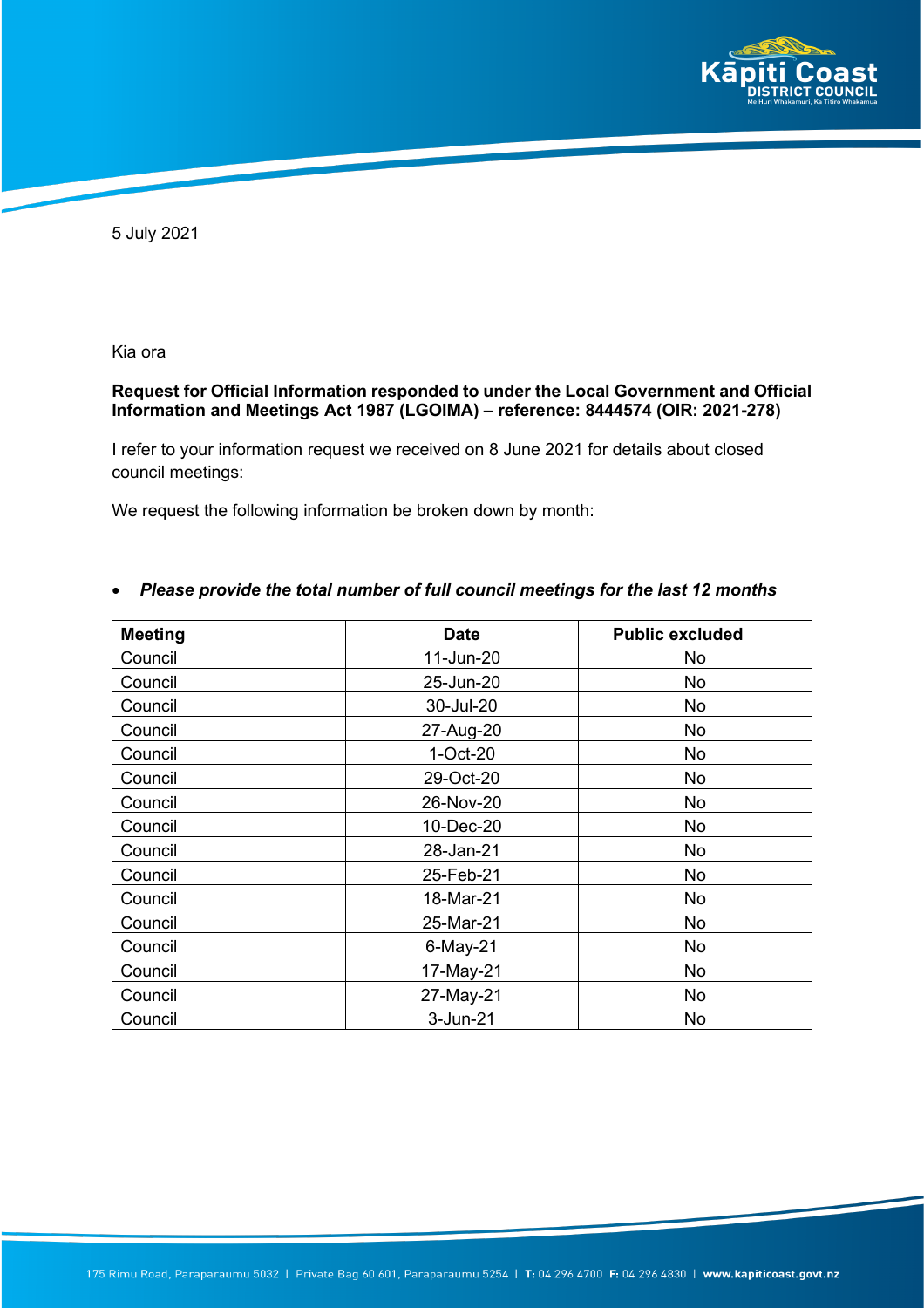• *Please provide the total number of 'closed' full council meetings (ones from which journalists or the public were excluded)*

| <b>Meeting</b>            | <b>Date</b> | <b>Public excluded section</b> |  |
|---------------------------|-------------|--------------------------------|--|
| Council - Public excluded | 10-Dec-20   | Yes                            |  |
| Council – Public Excluded | 28-Jan-21   | Yes                            |  |
| Council - Public Excluded | 25-Feb-21   | Yes                            |  |
| Council – Public Excluded | 25-Mar-21   | Yes                            |  |
| Council – Public Excluded | $6$ -May-21 | Yes                            |  |
| Council – Public Excluded | 27-May-21   | Yes                            |  |

• *Please provide the total number of full council committee meetings for the last 12 months*

| <b>Meeting</b>                                                         | <b>Date</b> |
|------------------------------------------------------------------------|-------------|
| <b>Audit and Risk Subcommittee</b>                                     | 13-Aug-20   |
| <b>Audit and Risk Subcommittee</b>                                     | 24-Sep-20   |
| <b>Audit and Risk Subcommittee</b>                                     | 12-Nov-20   |
| <b>Audit and Risk Subcommittee</b>                                     | 25-Feb-21   |
| <b>Audit and Risk Subcommittee</b>                                     | 20-May-21   |
| <b>Campe Estate Subcommittee</b>                                       | 11-Jun-20   |
| <b>Campe Estate Subcommittee</b>                                       | 8-Jun-21    |
| <b>Strategy and Operations Committee</b>                               | 16-Jul-20   |
| <b>Strategy and Operations Committee</b>                               | 20-Aug-20   |
| <b>Strategy and Operations Committee</b>                               | 3-Sep-20    |
| <b>Strategy and Operations Committee</b>                               | 24-Sep-20   |
| <b>Strategy and Operations Committee</b>                               | 5-Nov-20    |
| <b>Strategy and Operations Committee</b>                               | 19-Nov-20   |
| <b>Strategy and Operations Committee</b>                               | 3-Dec-20    |
| <b>Strategy and Operations Committee</b>                               | 18-Feb-21   |
| <b>Strategy and Operations Committee</b>                               | 4-Mar-21    |
| <b>Strategy and Operations Committee</b>                               | 18-Mar-21   |
| <b>Strategy and Operations Committee</b>                               | 6-May-21    |
| <b>Strategy and Operations Committee</b>                               | 20-May-21   |
| <b>Strategy and Operations Committee</b>                               | 17-Jun-21   |
| Grants Allocation Subcommittee (Creative Communities Scheme)           | 11-Jun-20   |
| <b>Grants Allocation Subcommittee (Creative Communities Scheme)</b>    | 22-Oct-20   |
| Grants Allocation Subcommittee (Creative Communities Scheme)           | 8-Apr-21    |
| Grants Allocation Subcommittee (Districtwide Facility Hire Remissions) | 17-Sep-20   |
| <b>Grants Allocation Subcommittee (Heritage Fund)</b>                  | 20-Feb-20   |
| <b>Grants Allocation Subcommittee (Heritage Fund)</b>                  | 11-Mar-21   |
| <b>Grants Allocation Subcommittee (Waste Levy)</b>                     | 18-Feb-21   |
| <b>Grants Allocation Subcommittee (Community Grants)</b>               | 15-Apr-21   |
| <b>Chief Executive Performance and Employment Subcommittee</b>         | 12-Nov-20   |

The Strategy and Operations Committee is our only committee of the full Council. For completeness we have included all council sub-committees.